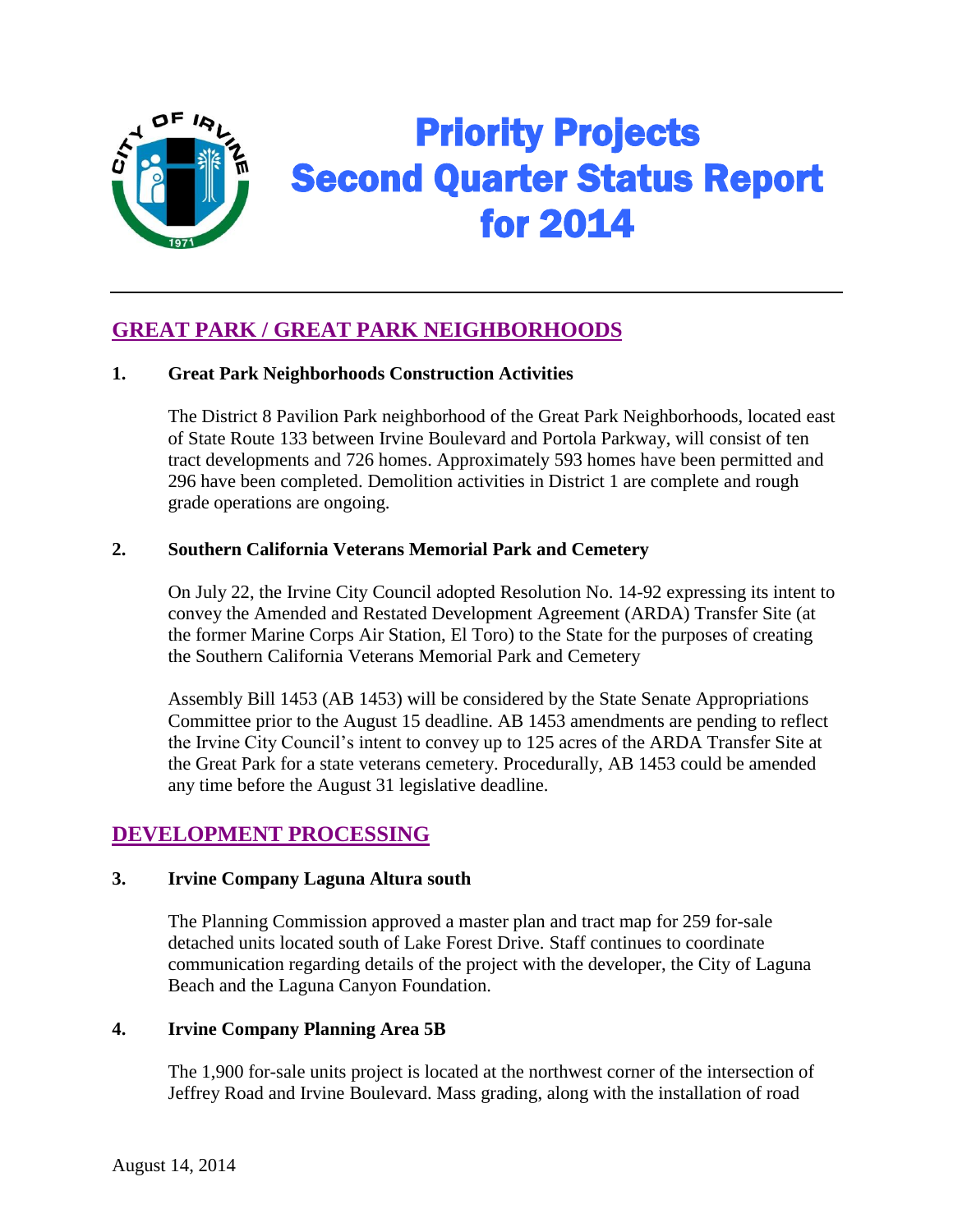improvements and utilities, has begun. The Irvine Company anticipates submitting master plans and tract maps for future for-sale units in summer of 2014.

#### **5. Irvine Company Orchard Hills**

The Planning Commission approved master plans and tract maps to restart construction in Orchard Hills for 1,424 attached and detached for-sale units. Orchard Hills is bounded on the south by Portola Parkway, on the north by City of Irvine open space, on the east by Jeffrey Road, and on the west by State Route 261. Model homes opened in May 2014. The Irvine Company has submitted master plans and tract maps for future development of 718 for-sale units. Planning Commission review is anticipated during summer of 2014.

#### **6. Irvine Company Portola Springs**

The Planning Commission previously approved a master landscape and trails plan, tract maps, and master plans for the development of up to 466 for-sale units. The units are located east of State Route 133 and south of Portola Parkway. Mass grading, installation of road improvements and utilities are under construction.

The Irvine Company submitted a tract map to facilitate the development of up to 656 residential units. The tract map is located on the northeast corner of Modjeska and Irvine Boulevard. Planning Commission review is anticipated late summer of 2014.

#### **7. Irvine Company Cypress Village (Planning Area 40, East and East-East)**

Irvine Community Development Company commenced construction for a 485 unit apartment community in Planning Area 40 East located at the corner of Roosevelt and Nightmist, east of Sand Canyon.

Irvine Community Development Company submitted applications for a combination of 924 apartments, detached condominiums, and affordable housing units in Planning Area 40 East-East located at the corner of Trabuco and State Route 133.

#### **8. Proposed Hotels in Irvine Business Complex**

The Planning Commission approved a 170-room, five-story Hilton Garden Inn Hotel at the corner of Morse and McCabe Way. Demolition of the existing office buildings is complete with construction of the hotel underway.

Construction of a 149-room five-story Hyatt House Hotel at the corner of Main and Von Karman is anticipated to begin fall of 2014.

The Planning Commission approved a Conditional Use Permit for a 161-room Homewood Suites Hotel at the southeast corner of Redhill and McGaw Avenue. Construction is anticipated to begin fall of 2014.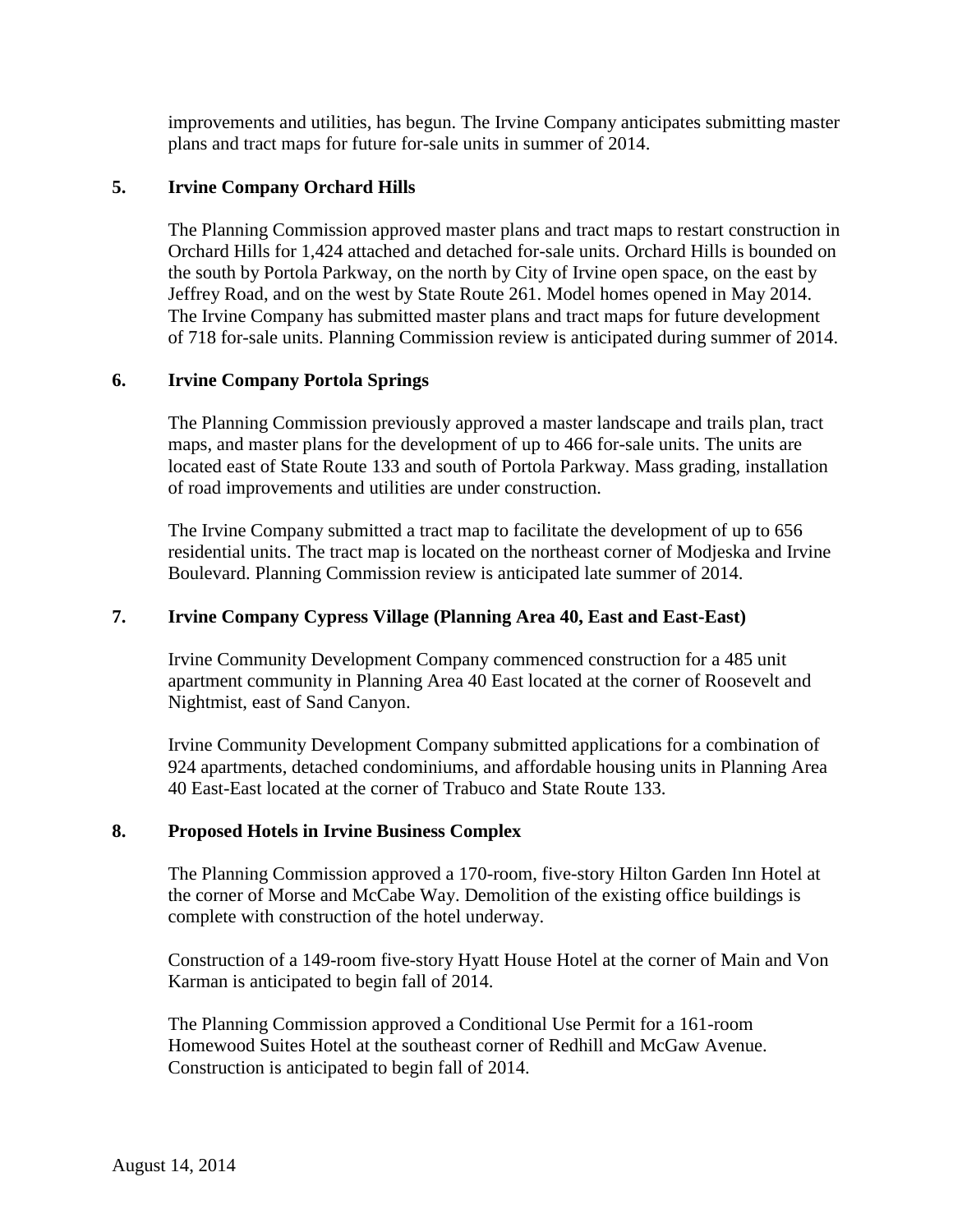Marriott Hotels submitted an application for a 180-room hotel within Park Place at Michelson and Jamboree. The Park Place Development Agreement established entitlement for the project.

Staff is reviewing an application by the Tides Hospitality group for a 164-room hotel located at 2182 and 2192 Dupont Drive in the IBC. Planning Commission review is anticipated fall of 2014.

# **ECONOMIC DEVELOPMENT**

#### **9. Irvine Mayor-Chamber Advisory Council on Business**

The third meeting of the Irvine-Mayor Chamber Advisory Council on Business is scheduled for Tuesday, September 16, 2014. Representatives from real estate, restaurants, retailers, small-business tenants and bio-science will discuss ideas for job development, growth and creating a business-friendly environment.

## **IBC RESIDENTIAL & MIXED-USE DEVELOPMENT STRATEGY**

#### **10. Implementation of Irvine Business Complex Mixed-Use Strategy**

The Irvine Company is nearing completion of a 989-unit apartment complex at Park Place near Michelson and Riparian. Initial occupancies are anticipated in summer of 2014.

Mill Creek Properties is near completion of a 187-unit residential complex at 2852 Kelvin.

Equity Residential began construction on its 344-unit project located west of the intersection of Alton and Millikan.

Avalon-Jamboree began construction of a 154-unit project east of the same intersection.

The Planning Commission approved United Dominion Realty's 381-unit project at the corner of Jamboree and Kelvin. Building is scheduled to begin summer of 2014.

The Planning Commission approved Garden Communities' Master Plan on April 17 for a mixed-use project containing 1,600 residential units, 17,000 square feet of retail and 22,000 square feet of residential service retail/commercial uses. The project is located at the corner of Campus and Jamboree.

360° Fusion Residential submitted a Conditional Use Permit application for a 280-unit residential project at the intersection of Murphy and McGaw Avenue. The project remains under review.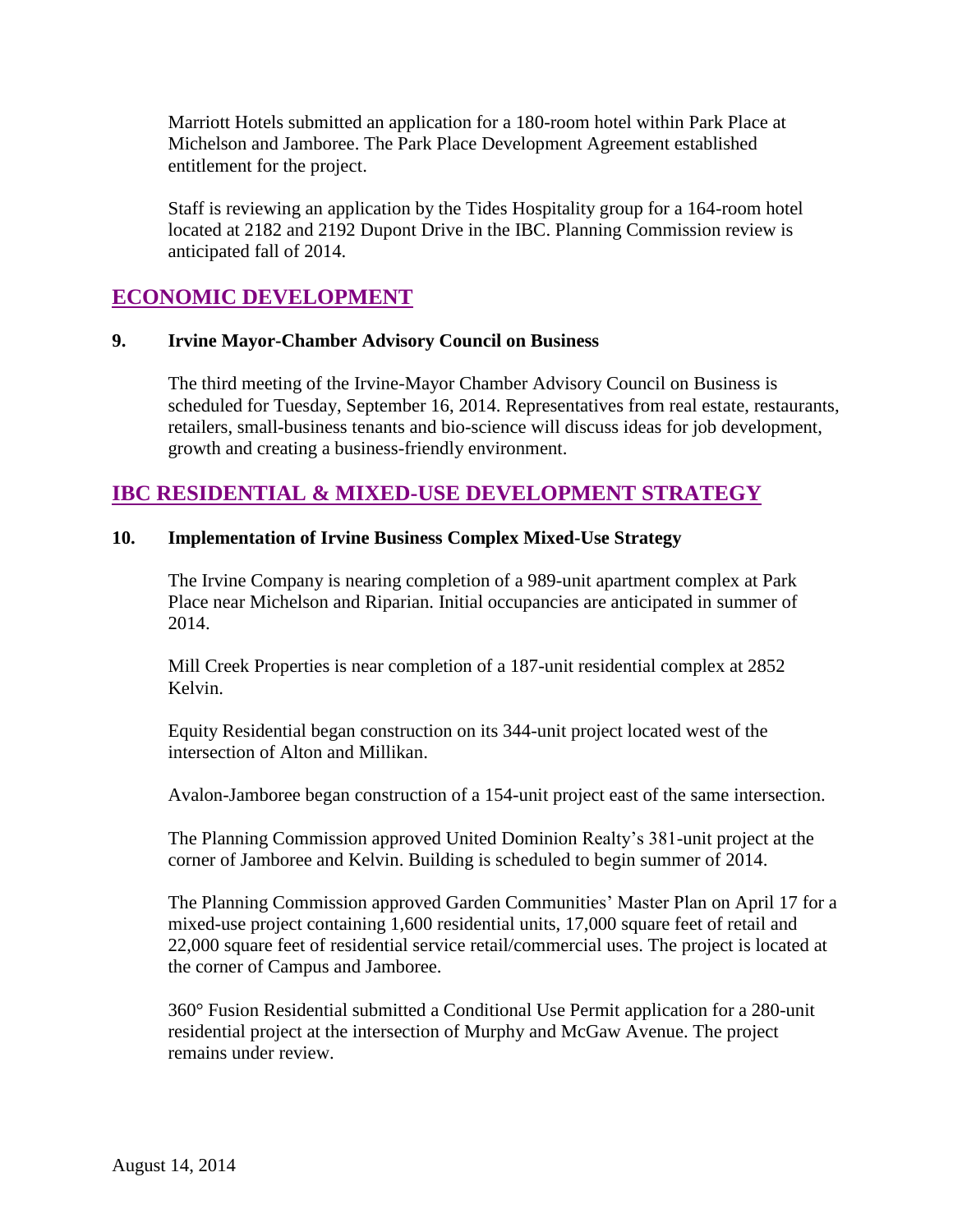Sanderson J. Ray Development submitted a Conditional Use Permit application for a 362-unit residential project at the corner of Jamboree and Main. The project remains under review.

The Colton Company has submitted Conditional Use Permit applications for two apartment complexes containing 642 units and 274 units, located near the intersection of Von Karman and Campus Drive. The projects remain under review.

Sares Regis has submitted an application for a 520 unit apartment community within Park Place at Michelson and Jamboree. The Park Place Development Agreement established entitlement for the project.

# **INFRASTRUCTURE AND TRANSPORTATION**

## **11. Construction and Roadway Infrastructure Improvements**

The Sand Canyon Grade Separation Project at the Metrolink railroad tracks is scheduled to be complete in November 2014. Construction of the new railroad bridge was completed in May with work now focused on constructing the new roadway. As an extension to the grade separation project, the City is widening Sand Canyon under the I-5 freeway to improve capacity and traffic flow through the area. This portion of roadway widening under the I-5 freeway is scheduled for completion in August.

Pavement and Landscape Rehabilitation along Irvine Center Drive between Harvard and Culver is underway.

## **12. Bicycle and Pedestrian Infrastructure Improvements**

The Irvine Company's construction of the Jeffrey Open Space Trail adjacent to the new Cypress Village development is underway along Jeffrey between Trabuco and the I-5 freeway. This project includes bicycle/pedestrian bridges over Roosevelt, Trabuco, and Irvine Boulevard. Construction is scheduled for completion in November.

The Irvine Company completed construction of a new trail segment along the I-405 freeway between Jeffrey and Sand Canyon. This trail provides an off-street bicycle/pedestrian connection between the existing Jeffrey Open Space Trail and the Sand Canyon Trail.

## **MUSICK JAIL**

## **13. Musick Jail Litigation**

On July 14, the trial court denied the City's petition for writ of mandate in the 2013 Musick case (challenge to SB 1022 funding application for \$80 million for 484 rehabilitative beds). At a recent Orange County Board of Supervisors meeting, the Board approved the staffing and operating cost analysis and selected Vanir Construction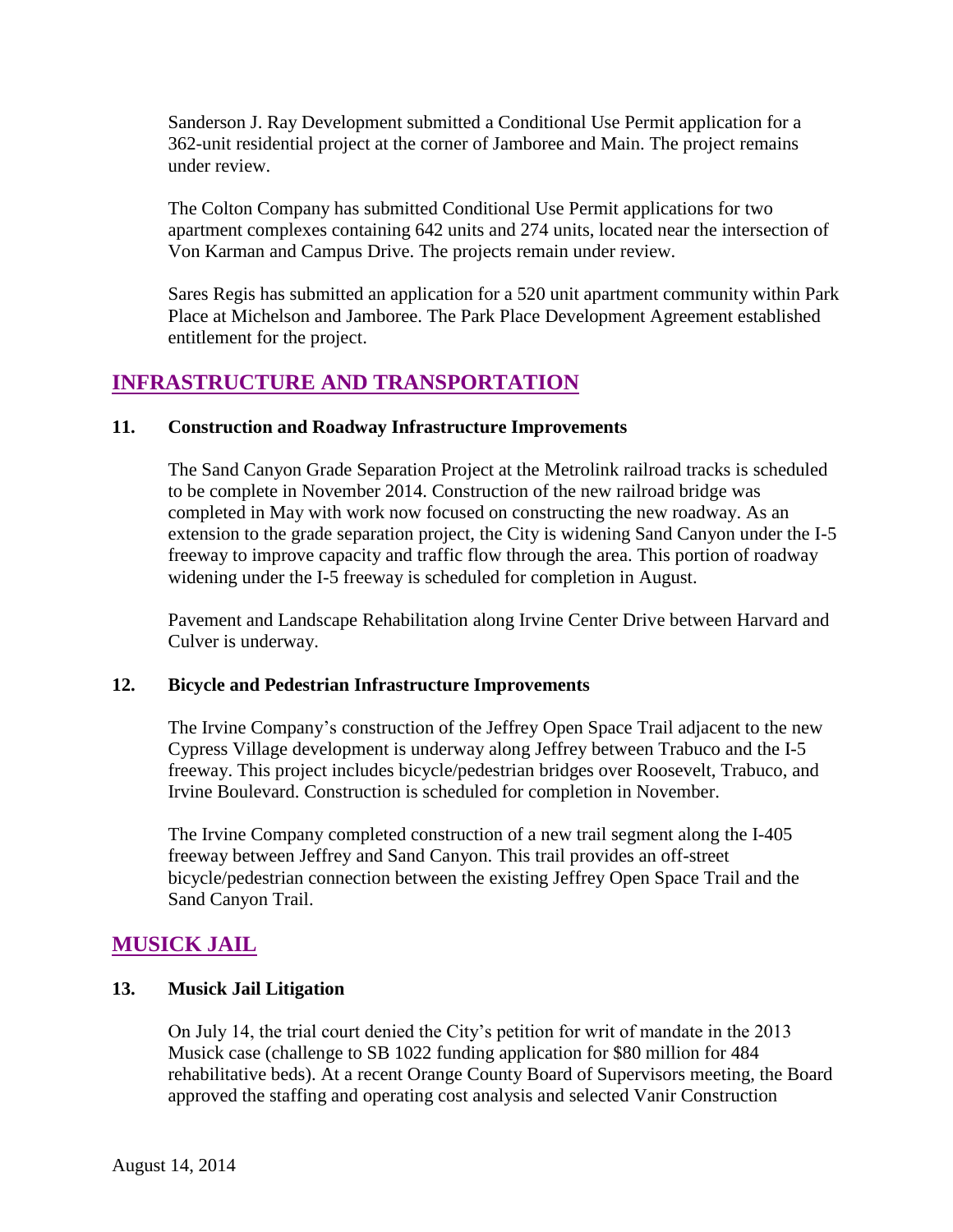Management, Inc. as the primary construction manager for the 512-bed Musick Jail expansion project. The opening brief on the appeal of the 2012 Musick case, which challenged the supplemental EIR for the 512-bed \$100 million expansion, was filed in early August, with the County's brief due in early September and the City's reply brief due in late September. No hearing date has been set.

# **PUBLIC SAFETY**

#### **14. Family Violence Prevention Project**

In the second quarter of 2014, the Victim Advocate assisted 103 new crime victims and provided follow-up services to an additional 19 individuals. Victims were provided crisis intervention, information regarding the criminal justice system, follow-up assistance and related referrals.

## **REGIONAL AND STATE ASSOCIATION/AGENCY ACTIONS**

## **15. State of California – Redevelopment Dissolution and City Lawsuits**

The City and the State Department of Finance (DOF) have agreed to terms on a settlement agreement that resolves the parties' disputes regarding the 2007 Purchase, Sale and Financing Agreement (PSFA) between the City and the Irvine Redevelopment Agency (RDA), the Irvine Community Land Trust Agreement, and the Amended and Restated Development Agreement between the City, the Irvine Redevelopment Agency, and Heritage Fields El Toro, LLC. Under the settlement agreement, the City will receive \$292 million in future tax increment funding (over approximately the next 12 years), with 5% of the funding provided to the Irvine Community Land Trust. In exchange, the City will dismiss any further claims under the aforementioned agreements and payment. The final step to render the settlement agreement effective will be a court approval of the settlement, which is scheduled to occur in October of this year.

The settlement does not resolve the City's continuing dispute with the State Controller's Office regarding the determination, made in April of this year, that (1) the City must return 35 acres to the Successor Agency, and (2) the Irvine Community Land Trust must return \$3.1 million to the Successor Agency. Further recommendations and direction from the City Council will be sought in the coming months.

# **COMMUNITY OUTREACH**

## **16. Implement Strategic Plan for Children, Youth, and Families**

As part of the Irvine Children, Youth and Families Advisory Committee Educational Forums, the High School Youth Action Team implemented 11 on-campus educational forums at all five traditional Irvine high schools. More than 670 students attended forums held March through May.